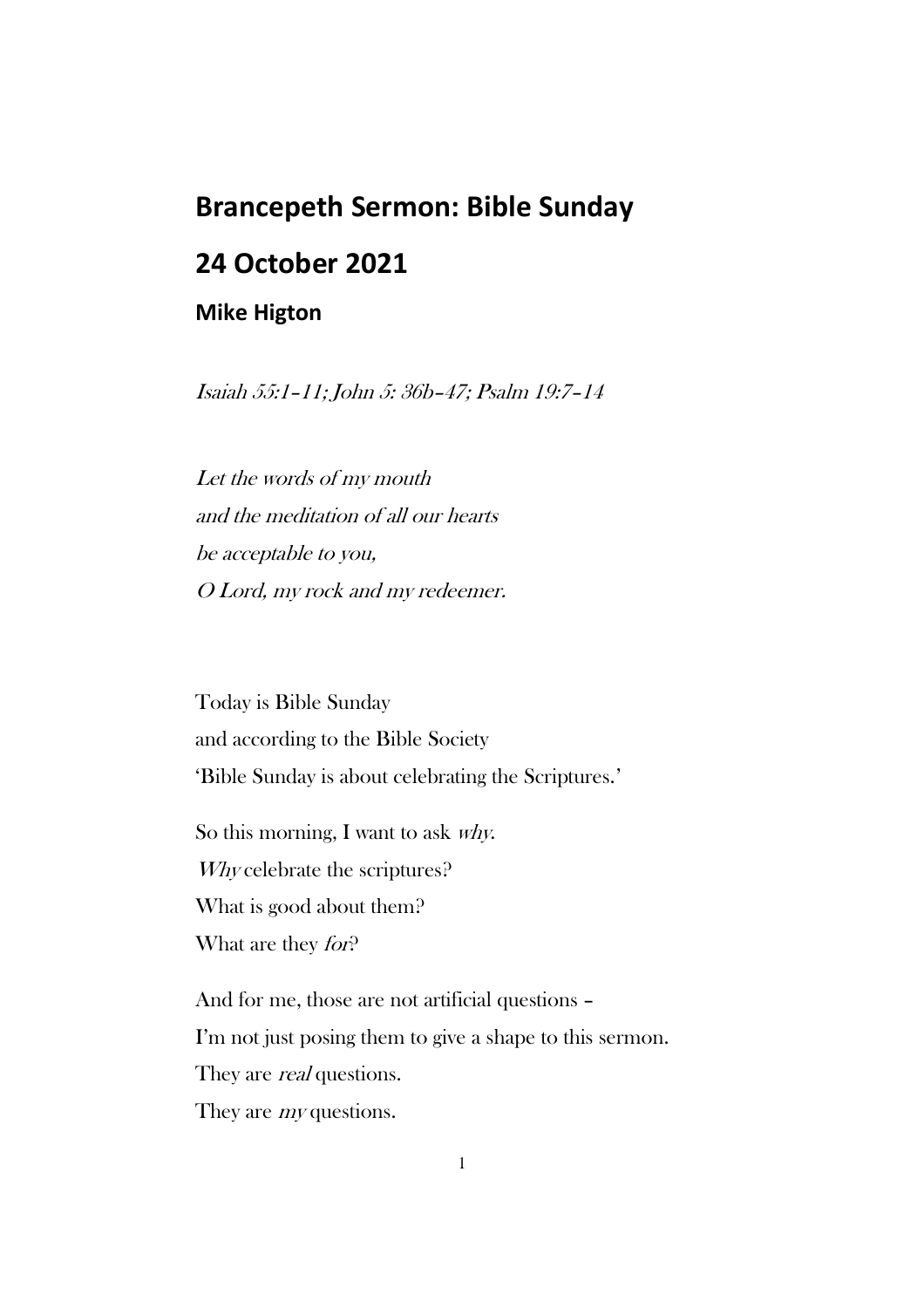Because I don't always find the Bible an easy book to live with.

There is lots in it that I find it hard to understand – and it's hard to celebrate what you just don't get.

And there is also a lot in it that is disturbing and distressing: stories of rape, of murder, of enslavement, of ethnic cleansing, of genocide. And there is a lot that has been used in profoundly damaging ways down the centuries – and still is used harmfully today.

When I think about *those* texts, and the legacies that they have had, I must admit to feeling more than a little ambivalent preaching on a day dedicated to celebrating the Scriptures.

Nevertheless.

To understand why we might still want to celebrate, I'm going to look at the passage we heard from Isaiah. You might want to have it in front of you, because I'm going to look at it in some detail.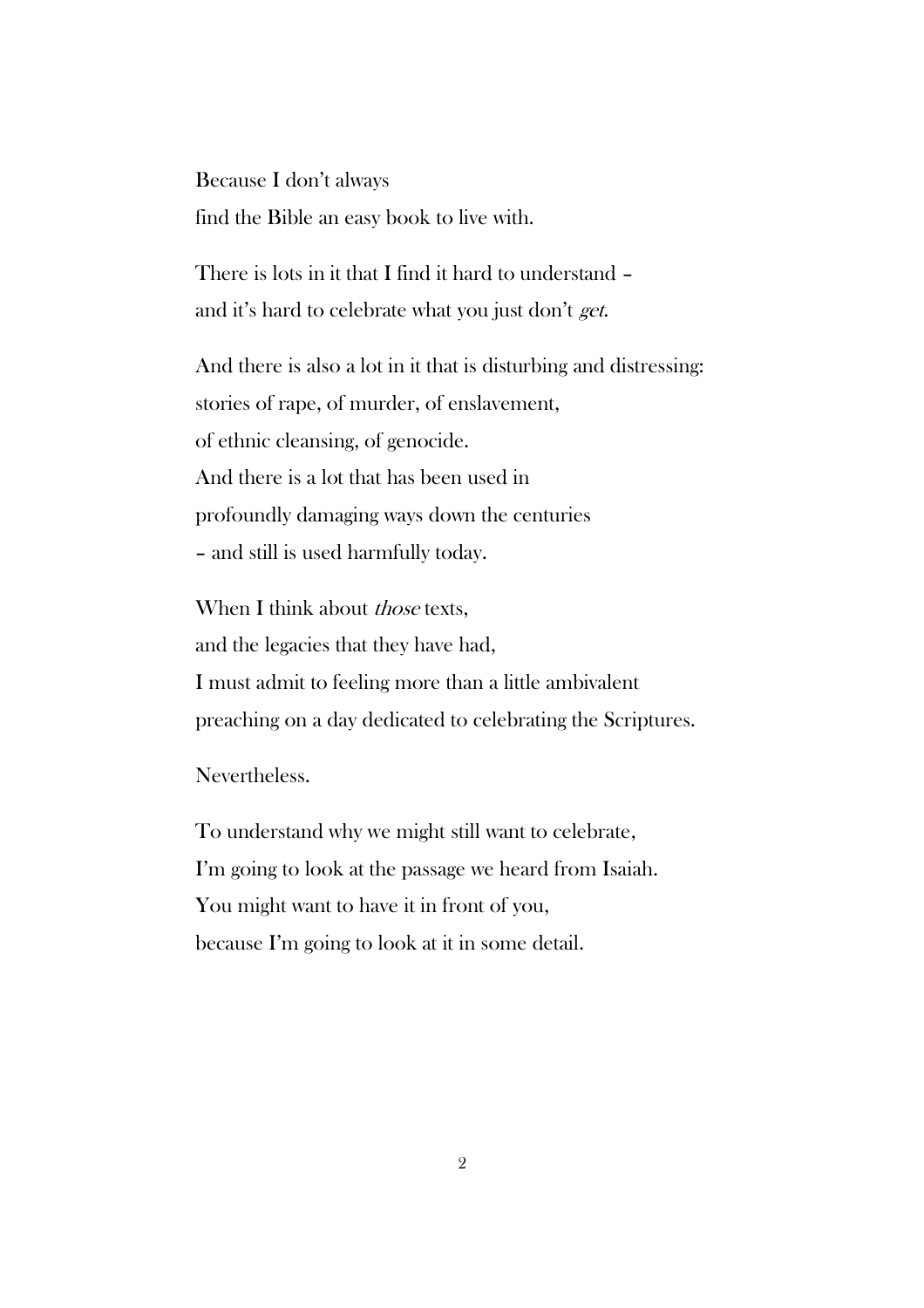I'm going to start at the end, where Isaiah talks about God's word. Now, Isaiah was not talking about the Bible – The Bible in our sense didn't exist, back when Isaiah wrote – but I think we can take what he says and use it to help us think about the Bible.

So, look at the end of the passage, at verse 11. At this point, God is speaking – and speaking about 'my word … that goes out from my mouth.' This word, God says, 'shall not return to me empty, but it shall accomplish that which I purpose, and succeed in the thing for which I sent it.'

'It shall accomplish that which I purpose.'

What sort of picture does this conjure up? Well, it might conjure up a sort of celestial Star Trek captain – a heavenly Jean-Luc Picard sitting on his captain's chair and saying 'Make it so!' (And apologies both to those for whom this reference means nothing, and to partisans of the original Star Trek series.)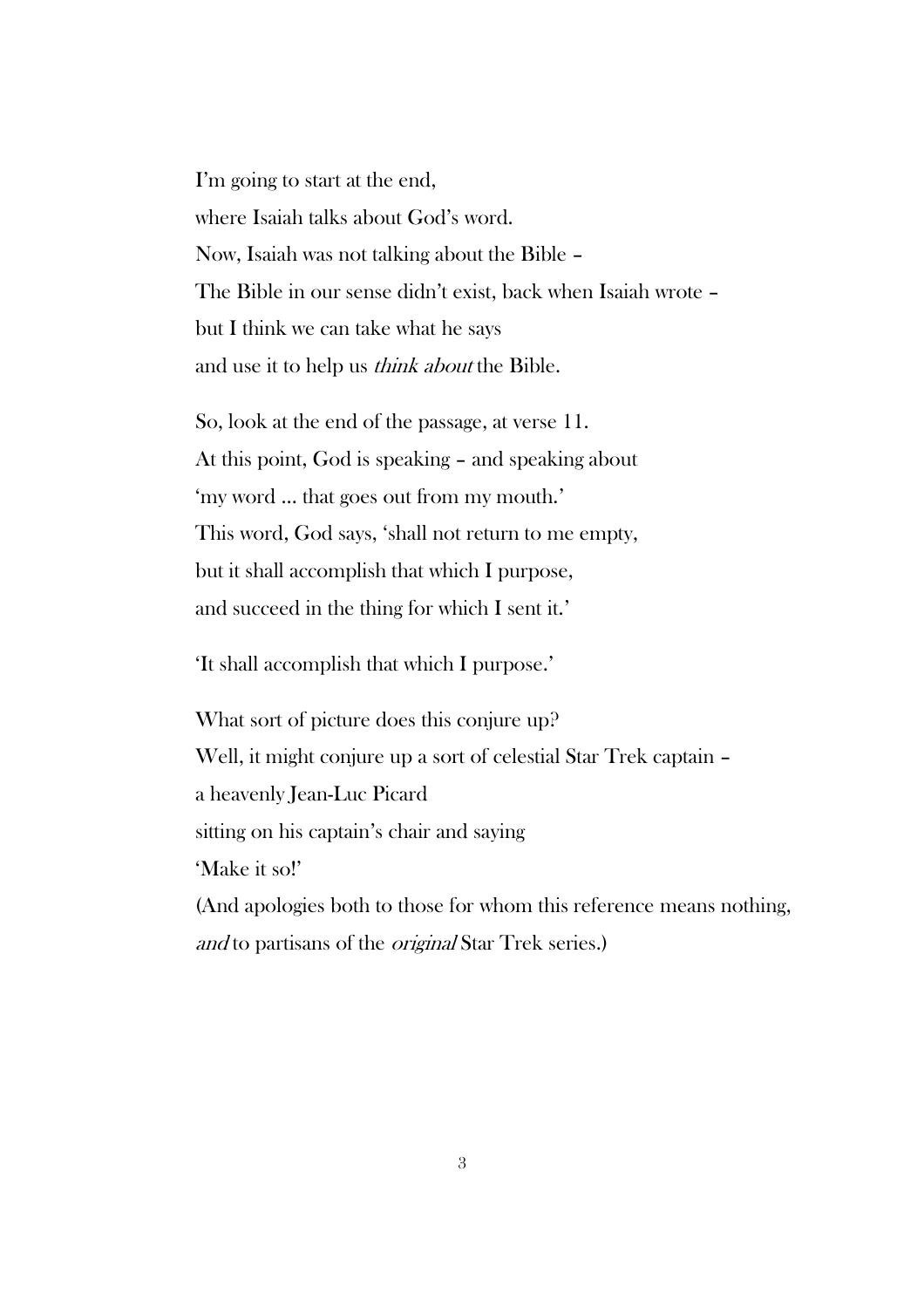Is that the kind of picture this verse is meant to paint? What God says, goes. When God issues a command, what God commands *happens*. God's word is effective; it achieves God's purposes.

Well … yes, I guess. But I don't think that's what this passage is really on about.

To see why, let's go back a step, to verse 10. 'For as the rain and the snow come down from heaven, and do not return there until they have watered the earth, making it bring forth and sprout, giving seed to the sower and bread to the eater, so shall my word be that goes out from my mouth.'

Rain watering the earth. That's a really odd image to choose if what you're trying to say is that God is a decisive and impressive commander, a divine star fleet captain.

Rain watering the earth. Why choose that image? Well, have a think about where, in the Bible, we first encounter God speaking – where we first encounter God's word.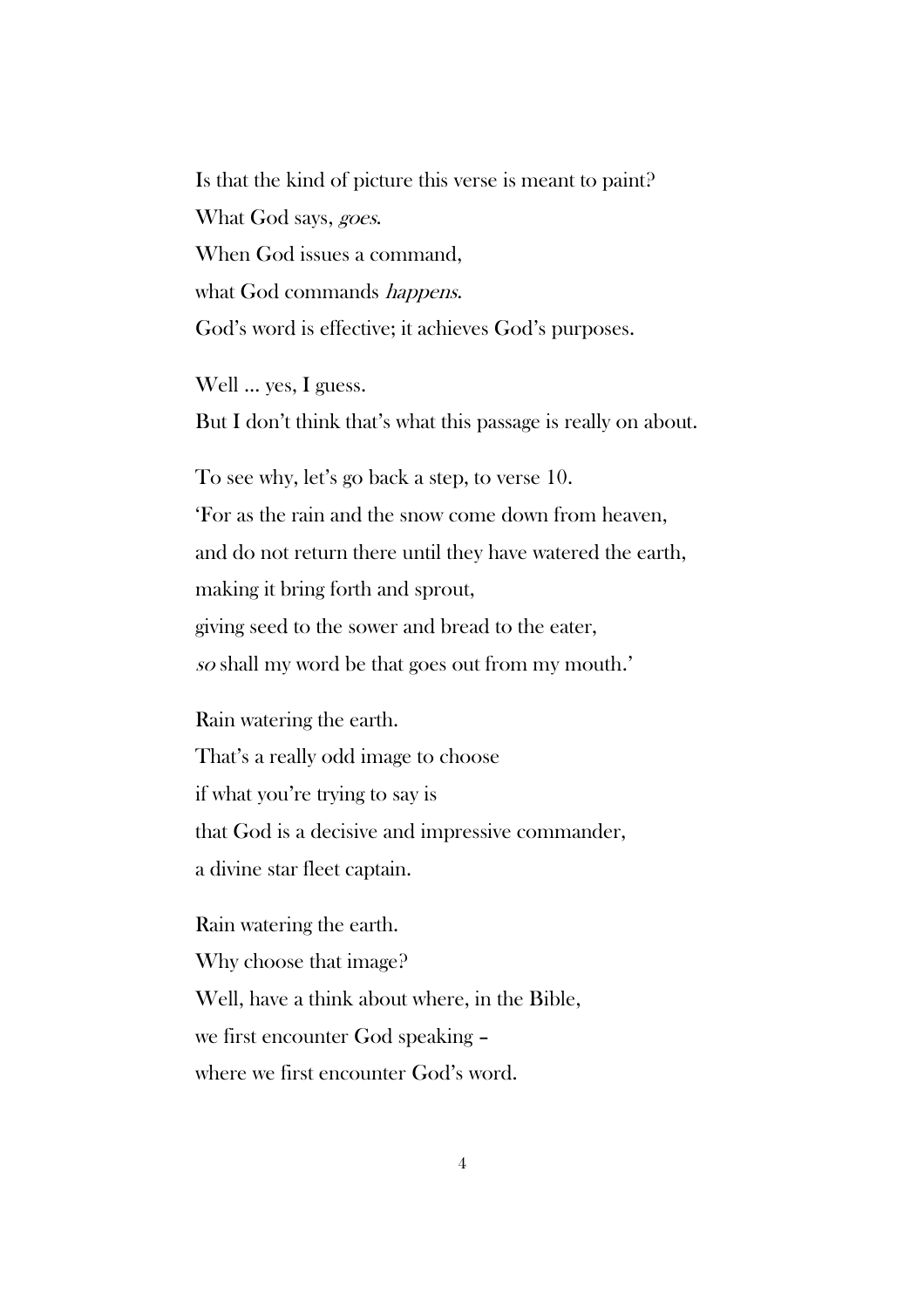It's right at the start: 'And God said, "Let there be light!"' And just a little bit later, we hear God speak again: '"Let the earth put forth vegetation: plants yielding seed, and fruit trees of every kind on earth that bear fruit with the seed in it." And it was so.'

Yes, there is some kind of 'make it so' thing happening there, but there's something more than that – something *much* more than that.

## God's word brings life.

That's its first characteristic, its signature. Where there is darkness and chaos, it brings light. Where there is lifeless soil, it brings fruitfulness. Where there are dried twigs, it brings buds. Where there are dry bones, it knits them back together and wraps them in flesh.

And when God in Genesis creates all that vegetation he doesn't simply command it all into existence he speaks to the dry earth so that *the earth* becomes fruitful so that grass and flowers and trees spring up from it and grow towards the sound of God's voice. God's word, you might say, waters the parched earth.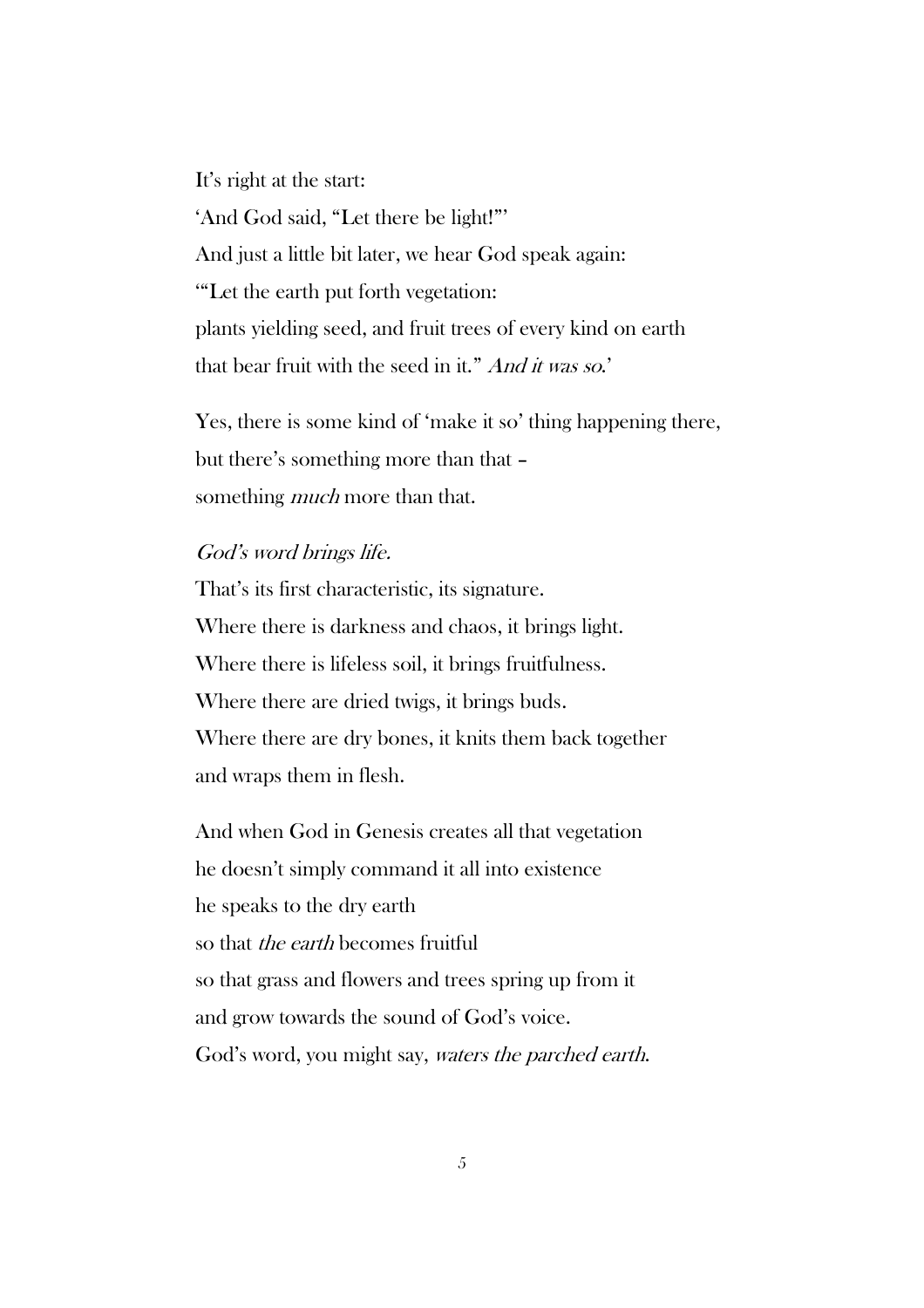That is why Isaiah says, back at verse 3 'Incline your ear, and come to me; listen, so that you may live.'

God's word speaks to revive, to enliven, to animate, to resurrect. That is what it is for. That is what God purposes for it to accomplish – and God's life-giving word will not return to God empty.

But we can dig a bit further still, if we look at verses 8 and 9: '"My thoughts are not your thoughts, nor are your ways my ways," says the Lord. For as the heavens are higher than the earth, so are my ways higher than your ways and my thoughts than your thoughts.'

We could be back in Jean-Luc Picard territory here. The captain says jump, and you jump – you don't ask 'Why?' God seems to be saying: 'Don't assume you have the right or the capacity to question, to understand – just obey!'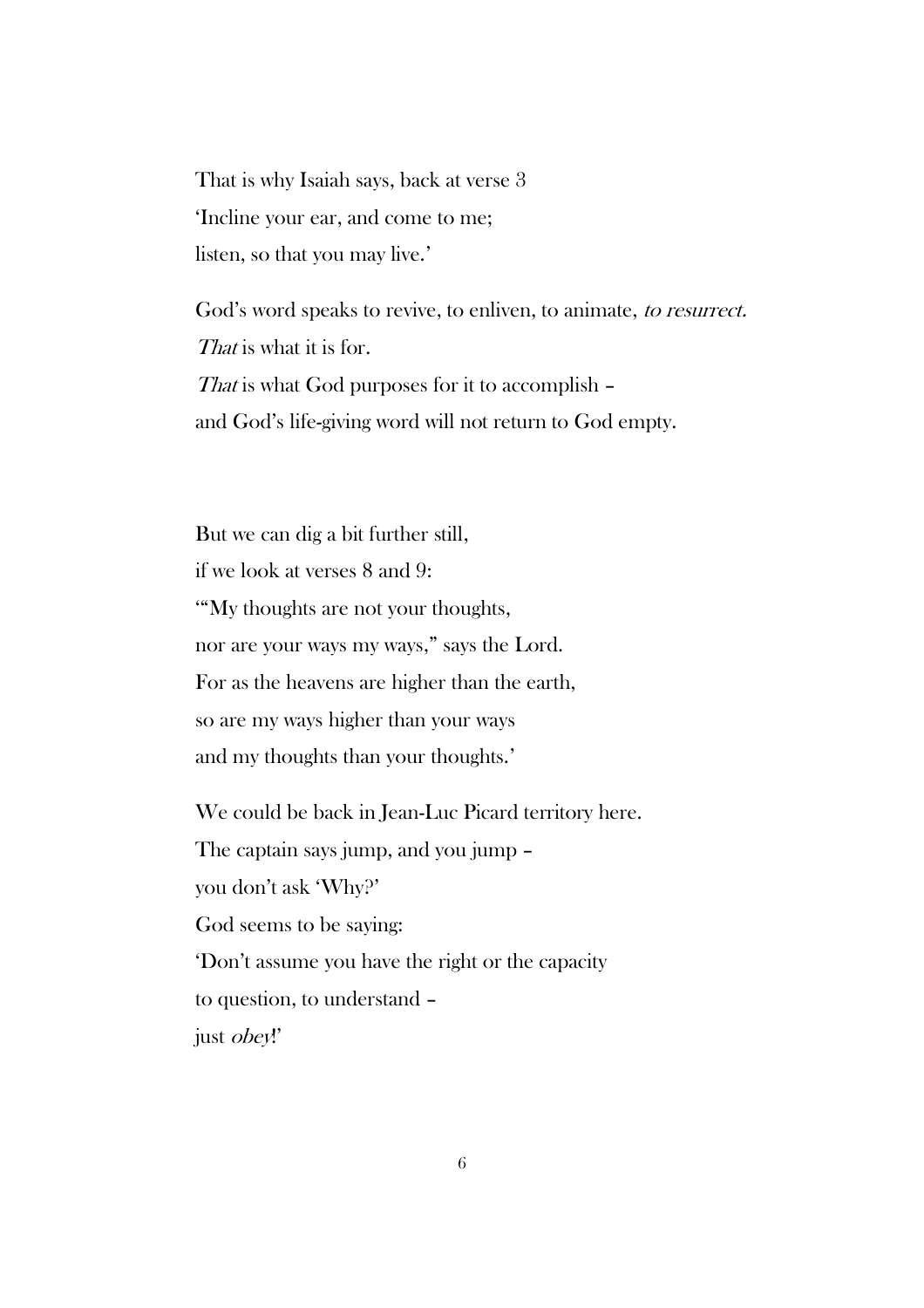And again, I want to say, well, maybe there's something of that here – but I really don't think it's the main point.

To see why, we need to look back at verse 3. There, God says, 'I will make with you an everlasting covenant, my steadfast, sure love for David.'

This talk of a covenant, a covenant with David would have reminded Isaiah's readership that God *has* already made a covenant, a treaty, a *deal* with them – the people of Israel, David's people. And Isaiah can expect his readers to know that, as with any covenant, any deal, both sides in this arrangement had obligations. God made promises to bless Israel – but the people of Israel, Isaiah's audience, they also made promises to obey. That was their side of the deal. And Isaiah is writing a long, long time after that covenant was established. He is all too aware that the people of Israel made promises that they did not keep (any more than we do). So that the covenant mentioned in verse 3 – well, it's a bust.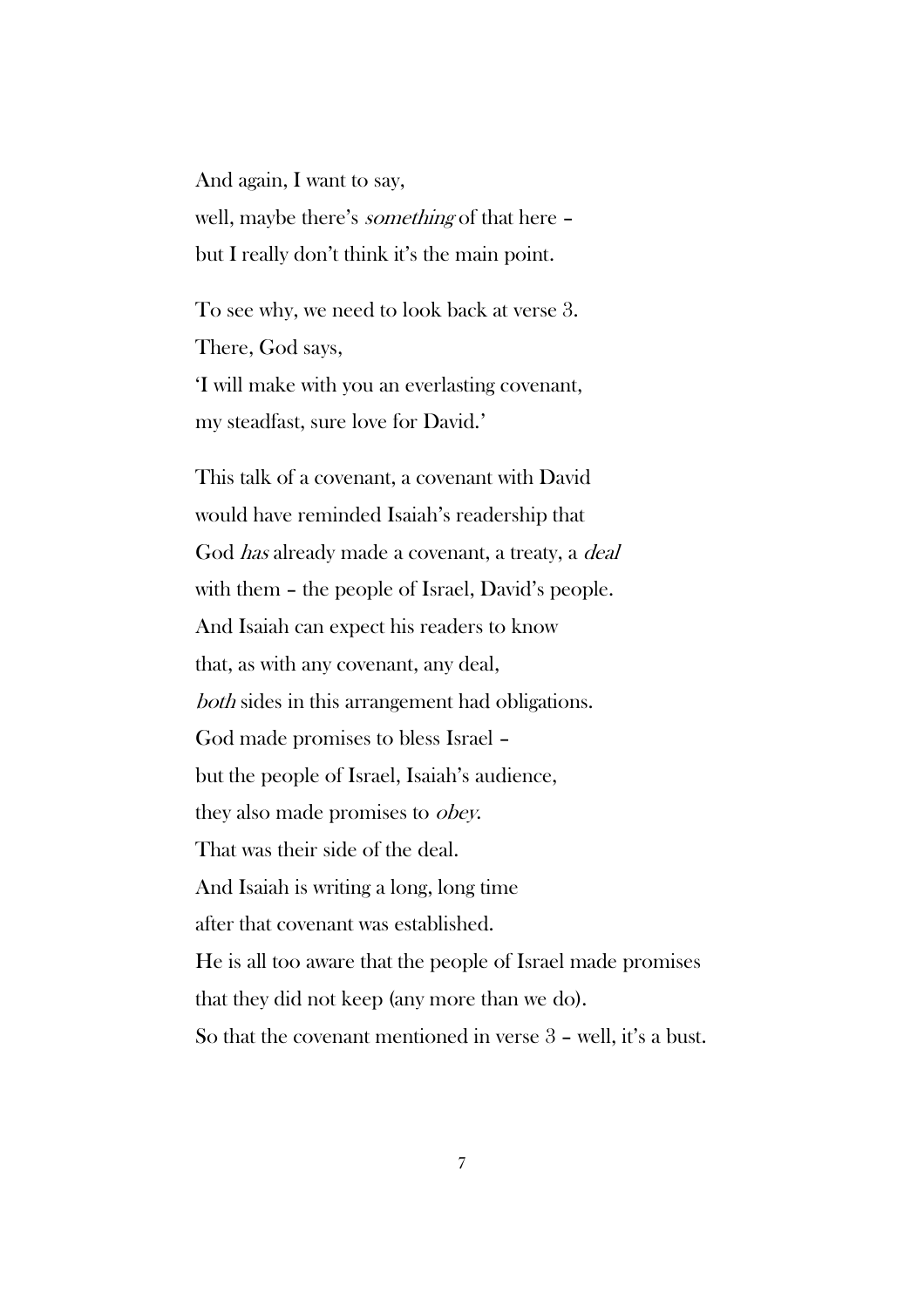And at the time when Isaiah was writing, that is a very obvious fact. The people of Israel are in exile. They are out of the promised land. The line of David's kings has failed. They blew it, and it is all over.

But then, in verse 7, Isaiah says to this exiled, orphaned people, 'Seek the Lord while he may be found, call upon him while he is *near*; let the wicked forsake their way, and the unrighteous their thoughts; let them return to the Lord, that he may have mercy on them, and to our God, for he will abundantly pardon.'

The story of the covenant is *not*, in fact over. It should be over. By rights it *is* over. The deal got broken, it got shattered, in fact. The penalty clauses have come into play and there has been hell to pay. And that should be the end of the story. Exile is obviously the end of the story. It is *meant to be* the end of the story.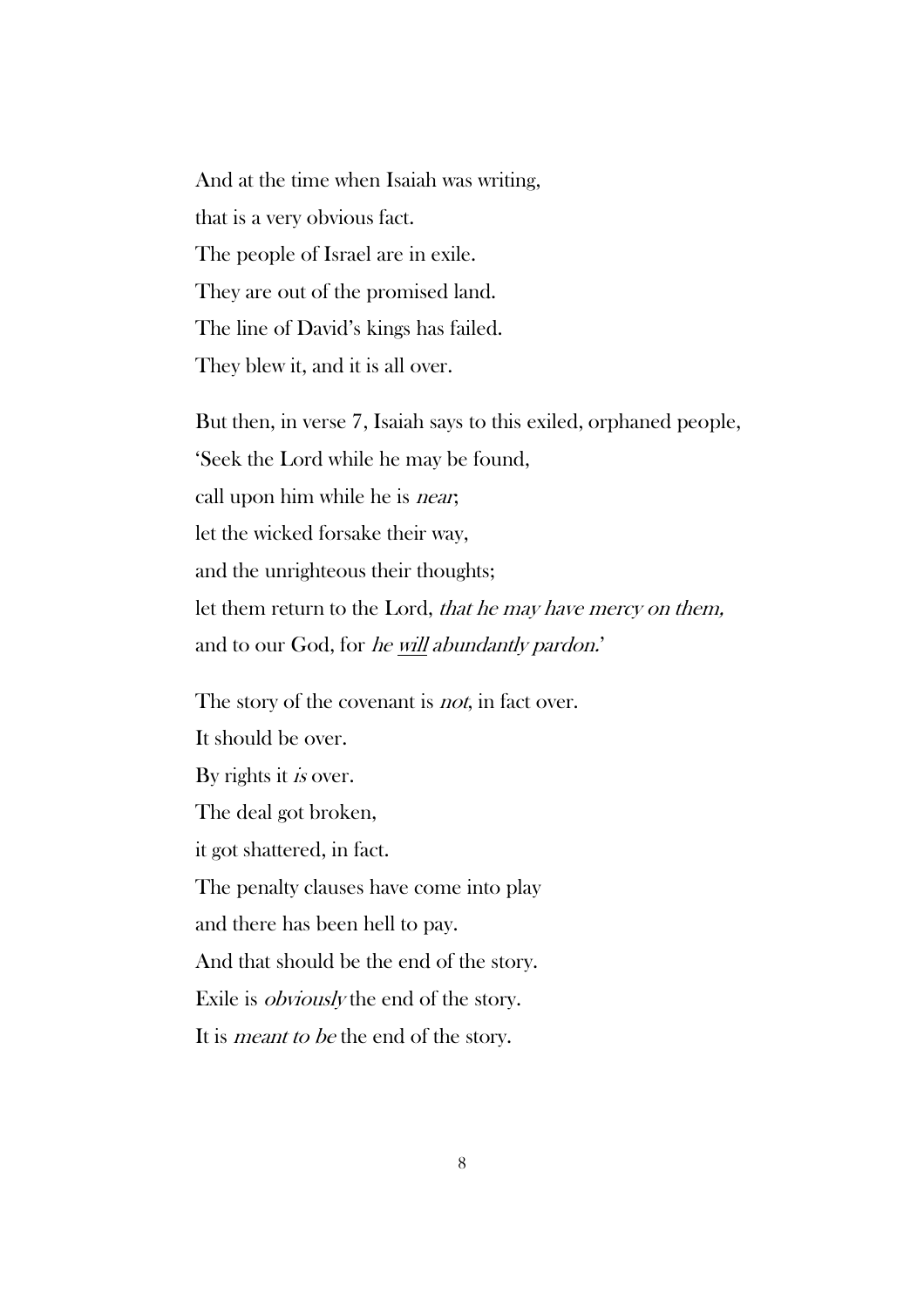But God refuses to let the story end. God doesn't stick to the terms that Israel accepted, the terms they could understand. Instead, God waits ready for them ready to welcome them back, ready to restore them to life, ready to shine upon them like a new dawn the moment they turn their heads.

And *that* is what is going on when God says 'my ways are higher than your ways and my thoughts than your thoughts.'

God's word here is not saying what Israel expects, what Israel has *every right* to expect; God's word here blows apart the expectation, the understanding, that Israel has so carefully nurtured.

Beyond everything deserved, beyond the terms of every deal, beyond every consequence, beyond every drying up and falling away, beyond every failure, beyond every limit and frustration, beyond every death, God's word still speaks life.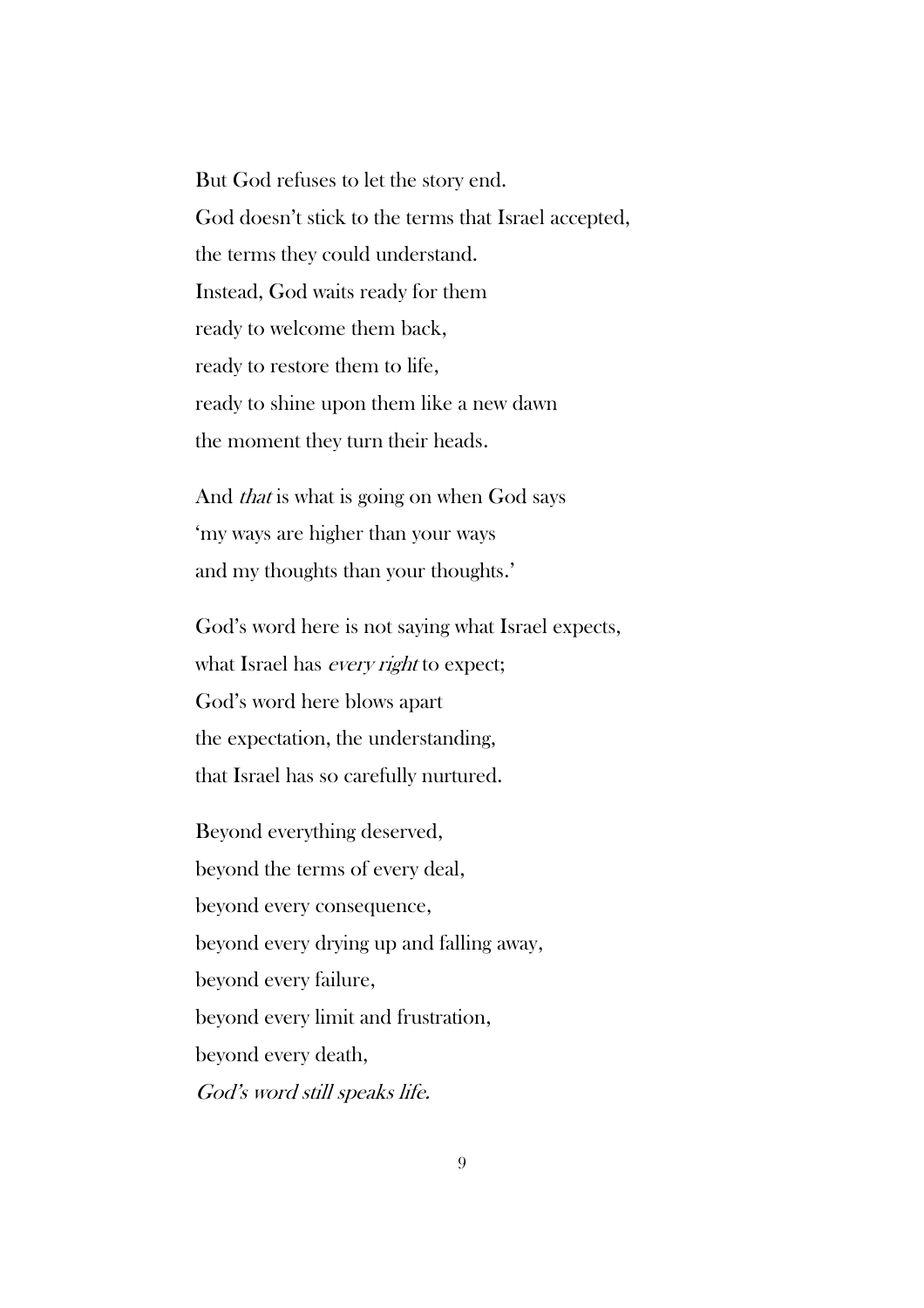Because God's word, fundamentally, is a promise. It is God's promise not to let go, God's promise never to let go, God's promise to be there, God's promise to be with us, whatever, wherever, whenever.

It is God's promise to be inexhaustible to persist with us, whatever comes: God's word is God's promise.

Listen carefully to this word, God says in verse 2, 'and eat what is good, delight yourselves in *rich food.*' This is sustenance; this is what we need; this is our daily bread – this promise: God's promise of God's inexhaustible self. And *that* is what scripture is for. Above and beyond any other purpose, any other meaning that is what scripture is for: to convey to us this life-giving promise. That's the golden thread that stitches it together.

That's the theme tune. That's the guiderail that I hold on to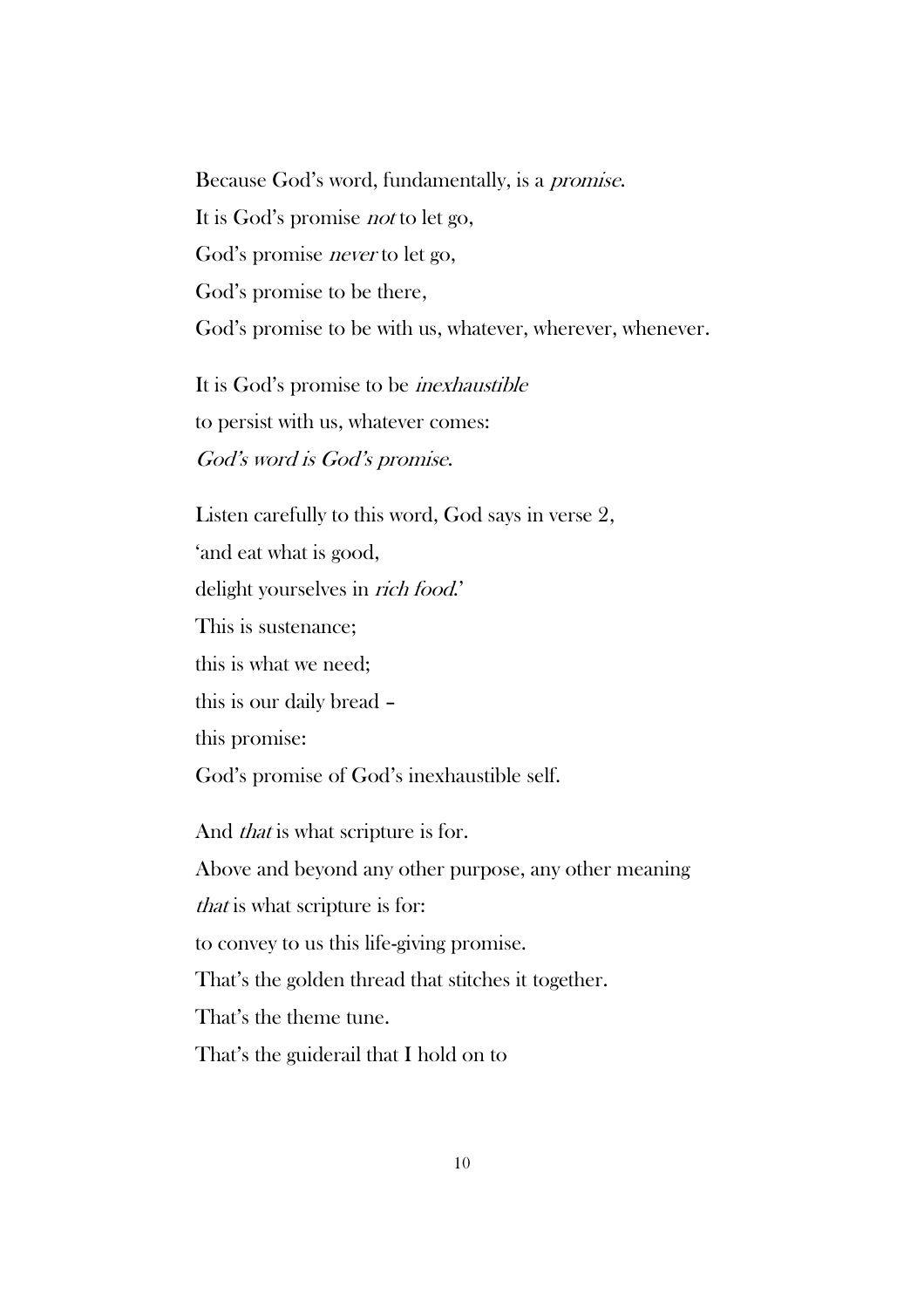when I'm reading passages I don't understand or don't know how to handle.

The secret at the centre of scripture is *promise*.

And that's why, finally, in the light of our gospel passage we can also say that the purpose of the scriptures – the deep purpose, the central purpose – is to testify to Jesus, to show us Jesus as God promising to be with us no matter what: God with us undefeatable by death; God with us beyond any failure and abandonment on our part; God with us in whatever plight we face; God with us in whatever shadows, whatever dryness, whatever lifelessness we endure – Scripture testifies to Jesus as God's inexhaustible promise, made flesh.

And, yes, that that is worth celebrating.